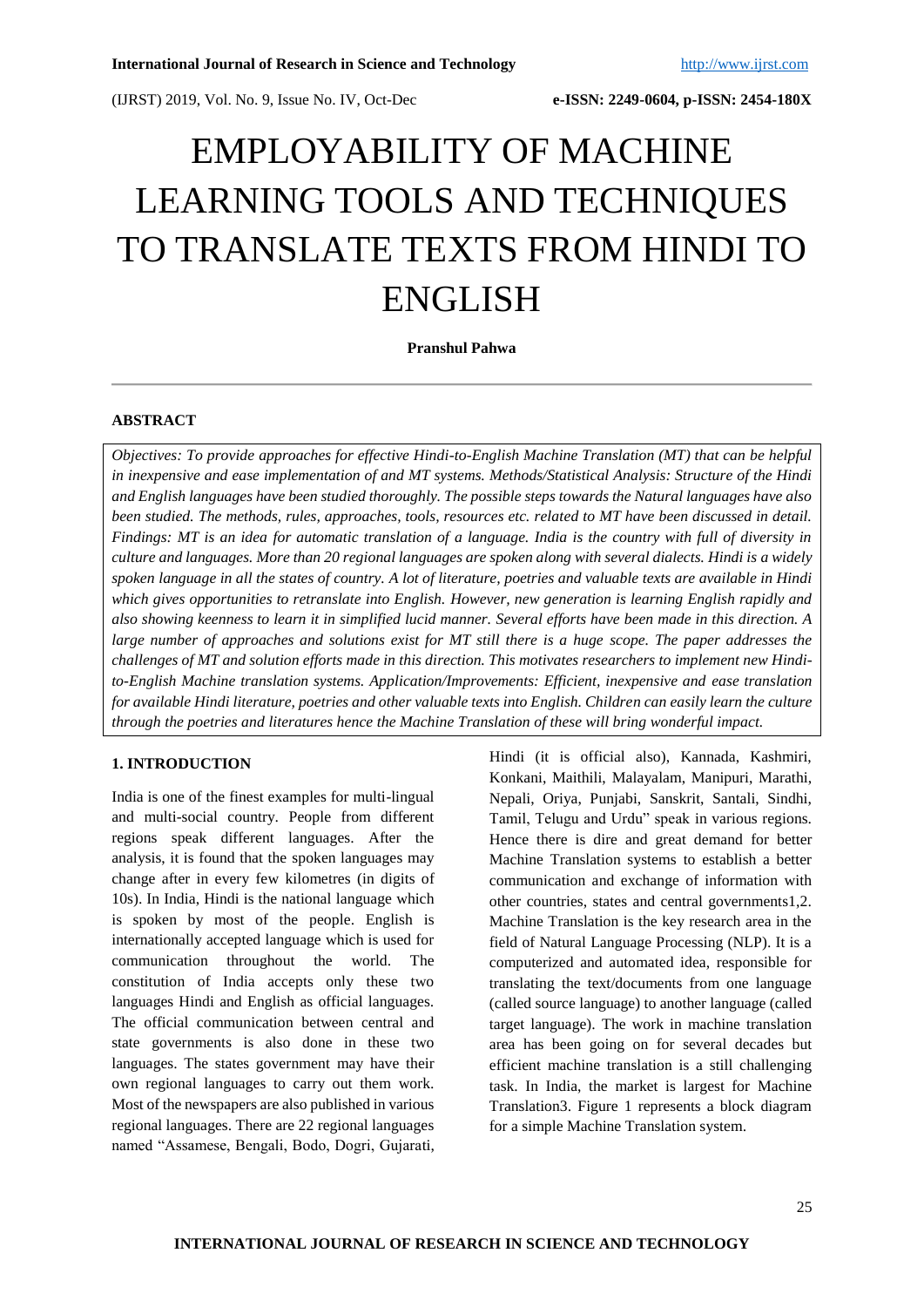# **International Journal of Research in Science and Technology** [http://www.ijrst.com](http://www.ijrst.com/)

(IJRST) 2019, Vol. No. 9, Issue No. IV, Oct-Dec **e-ISSN: 2249-0604, p-ISSN: 2454-180X**



**Figure 1.** A simple Machine Translation (MT) System.

Machine Translation produces various challenges for all levels called "Phonetics and Phonology, Morphology, Syntax, Semantics, Pragmatics and Discourse" of Natural Language Processing. In which, ambiguity (Semantics) is the biggest one. Other than this, the different language might also have language diversity (called translation divergence) problem. Machine Translation systems deal with ambiguity and the linguistic diversity problems under the umbrella of Natural Language Processing4. In India, we feel that the important and foremost Machine Translations are HindiðEnglish and HindiðRegional Language.

1.1 Hindi-to-English Translation

Hindi is our national language. People speak different regional language but Hindi is the main official language for standard communication. Other than us, Hindi is known in other countries like Pakistan, Bangladesh and Nepal etc.

The default structure of Hindi sentence is Subject- Object-Verb (SOV), e.g.

"पृथ्वी सोना चाहता है |" where S = पृथ्वी, O = सोना and V = चाहना

Indian languages (primarily Hindi) have the following characteristics:

- Highly inflectional language,
- Rich morphology, and
- Relatively free word order.

The Hindi-to-English Machine Translation is more complex due to its characteristics. Anything written in Hindi may show different senses depending upon the context. The spoken sequence of any statement in Indian language may differ by people5,6. Figure 2 represents a block diagram for a Hindi-to-English Machine Translation system.

| Hindi Language                                    | <b>Machine Translation</b> | English Language |
|---------------------------------------------------|----------------------------|------------------|
| (SOV)                                             | (MT)                       | (SVO)            |
| {Highly Inflectional,<br><b>Rich Morphology</b> } |                            |                  |

**Figure 2.** Hindi ð English Machine Translation.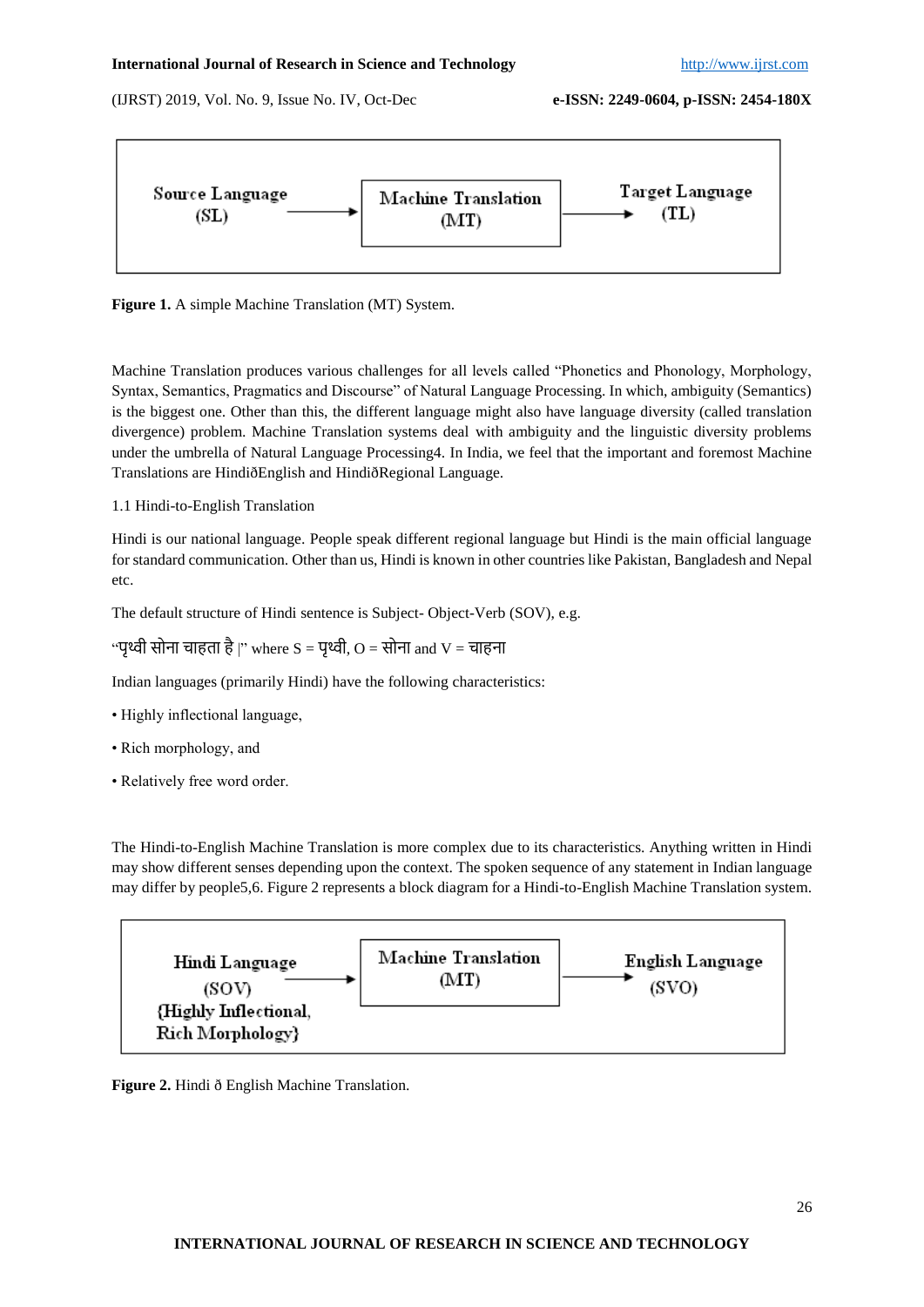# **International Journal of Research in Science and Technology** [http://www.ijrst.com](http://www.ijrst.com/)

(IJRST) 2019, Vol. No. 9, Issue No. IV, Oct-Dec **e-ISSN: 2249-0604, p-ISSN: 2454-180X**

1.2 English-to-Hindi Translation

English is a major internationally accepted language which is spoken and used in all kinds of communications among almost all countries throughout the world. We can also say that almost English is the only language which is popular among people from all over the world. The default structure of the English sentence is Subject-Verb-Object (SVO), e.g. "Prithvi wants gold" where  $S =$  Prithvi,  $V =$  want and  $O =$  gold. English is having following main characteristics:

- Highly positional language
- Rudimentary (poor) morphology.

English-to-Hindi Machine Translation results a verb movements of large distance. Hindi satisfies the gender agreement also, which is not possible in English. By enriching the source side English resources with linguistic factors, the morphological issues can be resolved5,6. Figure 3 shows a block diagram for an English-to-Hindi Machine Translation system.

The HindióEnglish Machine translation can be improved by incorporating technique called Word Sense Disambiguation. Word Sense Disambiguation (WSD) is defined as the task of identifying the correct sense of a word depending upon the context. Word sense disambiguation algorithms can be broadly classified as knowledge/ dictionary-based, supervised, semi-supervised, unsupervised approaches. However, there is no boundary in using either single or combinations. Earlier, the combinations have also produced good results7,8.



# **Figure 3.** English ð Hindi Machine Translation.

Since last 03 decades, In India a lot of research and research projects are done in the area of Machine Translation. Although they have produced some good Machine Translation systems, they all have their own advantages, disadvantages and limitations and "It is not possible to have fully automatic, qualitative, and general purpose Machine Translation5". Hence, still there is scope for researchers to do more research in this area. A lot of researches and research projects are also on going to overcome these disadvantages and limitations. These scopes are motivating the Teaching of Machine Translation in Indian perspective to the students and researchers9.

In the field of Machine Translation, a lot of surveys are done in the Indian perspective. First, Survey relates to resources, services and tools for Machine Translations system throughout India. This survey is the rigorous collection for the Indian perspective10. Second, Survey includes Word-sense Disambiguation approach which can be used for improving the Machine Translation system11. This contains the type of approach (like knowledgebased, supervised, minimally-supervised, unsupervised, hybrid etc.), corpus or WordNet details, features, advantages, disadvantages and limitations of the approach, new techniques under these approaches etc. Third, Survey includes different types of Machine Translation approaches used for developing the systems12-15. Surveys related to approaches include the name of approach (like direct, rule-based, corpus-based, hybrid etc.) for developing the Machine Translation system, features, advantages, disadvantages and limitations of the approach, new techniques under these approaches etc. Fourth, Survey includes different type of Machine Translation systems developed in India. Surveys related to these systems contain name, year of development, people and/or organization, funding agency, place of development,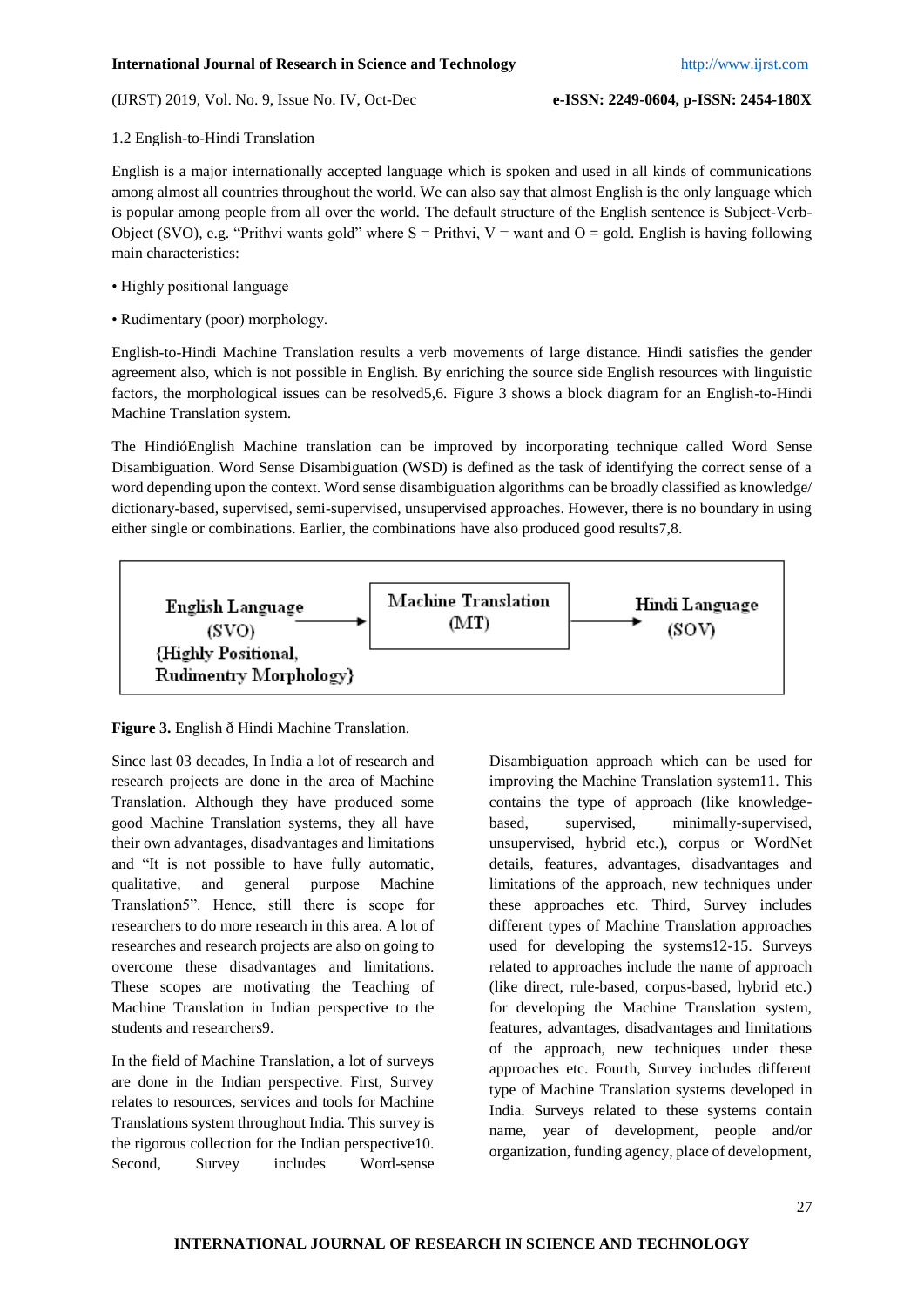domains/applications if the system, approaches/techniques and tools/resources used, features etc14-17. The all types of surveys also display the web-links to use these kinds of Machine Translation systems. The literature available in this paragraph is based on survey papers only but the next paragraph is based on actual research, research projects and resources.

Machine Translation system faces ambiguity and divergence issues at all levels of Natural Language Processing4,18. It is observed that the multilingual system is bounded to resource constraint like WordNet which is costly and takes more time in processing. Anglabharti is English to Indian languages machine aided translation system19. It is using rule-based (pseudo-interlingua based) method.

The system produces good results. However, sometimes produces more than one target sentences for a given source English sentence. Computer Assisted Translation System Mantra, translates the texts from English to Hindi in the domain of Personnel Administration, is developed using rulebased (transfer-based) method20. Research through this system produces new areas to contribute other facilities. The Anusaaraka system, makes documents accessible in one Indian language to another Indian language, is developed using direct (word-to-word)

method21. This system also produces good results but if it enters into common use, it has major implications. Universal Networking Language (UNL) {Interlingua}- based machine Translation system is used translation for English to Indian languages although is a good system but language divergence issues between source and target to the UNL results implications22. AnglaHindi is a participant project of the Anglabharti translation and responsible for English to Hindi translation23. It is developed using rule and example-based hybrid method. MaTra is a fully automatic system for English-Hindi Machine Translation (MT) of general-purpose texts24. It is developed using rulebased (transfer-based) method.

Statistical-based Machine Translations by Google, Microsoft, Worldlingo and IBM are Google Translate, Bing Translator, Worldlingo and IBM Server respectively. Machine Translation approaches are classified as direct translation, rulebased (transfer and Interlingua-based) translation, corpus-based (statistical and example-based) translation and hybrid (combination of one or more) translations25. These systems and approaches have them own features, advantages, disadvantages and limitations. The Statistical Machine Translation (SMT) Model3,14 and its types Word, Phrase and Hierarchical Phrase Based Models and others provides the basis to improve the Machine Translation systems. These are helpful in developing new systems also. A number of online applications are available and accessible for Hindi-to-English Machine Translation. By analysing the output, it can be easily observed that most of the applications failed to produce desired output. Only "Google Translate" is producing good result "Earth wants to sleep". However, it cannot identify the Noun "पृथ्वी" that's why it is producing "Earth" whether it should write "Prithvi". The remaining applications are producing improper results. Hence, it can easily analyse that there is a need of an enhanced and appropriate version of Hindi-to-English Machine Translator which can provide better and appropriate result.

WordNet is an online lexical database designed for English language includes four main Parts-of-Speech (PoS) (i) Noun, (ii) Verb, (iii) Adjective and (iv) Adverb which are organized into sets of synonyms26. HindiWordNet is an online lexical database designed for Hindi language on the basis of English WordNet. Similar to English WordNet, It also includes the four main parts of- speech of Hindi (i) Noun, (ii) Verb, (iii) Adjective and (iv) Adverb, which are organized into sets of synonyms. IndoWordNet is a linked structure of word nets of major Indian languages27.

Word-sense Disambiguation algorithms and applications are categorized as knowledge/dictionary-based, supervised, semisupervised, unsupervised and hybrid approaches7. They have their own features, advantages, disadvantages and limitations. The critical analysis provides the knowledge to choose the appropriate Word sense Disambiguation approach for improving the Machine Translation Systems28. Unsupervised Word Sense Disambiguation based an experimental study of Graph Connectivity helps in improving the Machine Translation29. Concept map construction might help in improving the Machine Translation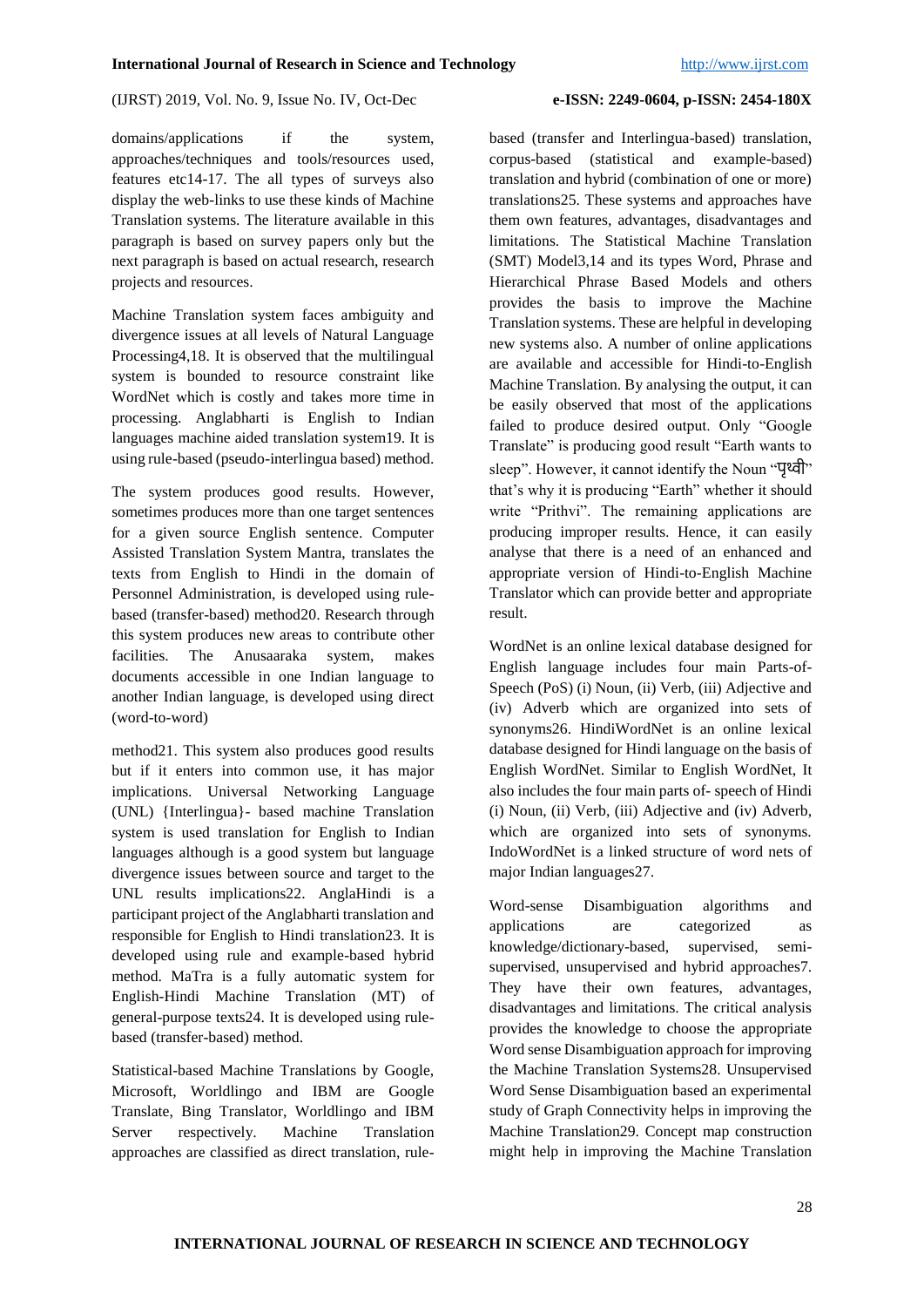because with the help of this, the ideas and knowledge can be combined which are related to each other in some respect. This creates a semantic binding between two ideas or knowledge. With concept map, we can interlink the concepts which belong to the same domain30,31.

Chinese-Japanese Sign Language Translation proposed system provides research directions for other kind of similar translations like HindiðEnglish Sign Language Translation System32. Bi-lingual Hindi-English (Hinglish) Machine Translation plays important research direction for separate the pure component languages from a mixed set language33.

BLEU (Bilingual Evaluation Understudy) is the major and some other metrics are helpful in the automatic evaluation of Machine Translation system. There are different techniques under BLEU which play important role in evaluation the Machine Translation system6,34.

A lot of ancient literatures exist in Hindi. They are written on "Devanagari lipi (script)" which had been developed during 15th Century. Mostly books, novels, volumes etc. are in Hindi script. In modern era, there is a huge demand for English translation. Since last decades, the research has been increased35. One of the hardest kinds of machine translation is poetry translation. A lot of poetries are available in Hindi. A lot of work has been done in this move. Available system requires better mechanism for poetry translation into English36.

Many researchers, institutions and research organizations have started working on Machine Translation systems for Hindi to English translation, English to Hindi, Hindi to regional language translation and vice-versa and have succeeded in obtaining very satisfactory results. The prominent institutions and research organizations which have worked in area of Machine Translation and still working are as follows2,5,17:

• Technology Development for Indian Languages (TDIL) project by Department of Electronics and Information Technology (DeitY), Ministry of Communications and Information Technology, Government of India.

• Department of Computer Science and Engineering, Indian Institute of Technology (IIT), Kanpur, Bombay and Delhi.

• Department of Computer and Information Sciences, University of Hyderabad (UoH),

Hyderabad.

• Language Technologies Research Centre (LTRC), International Institute of Information Technology (IIIT), Hyderabad.

• Centre for Development of Advanced Techniques (CDAC), Pune, Noida and Bangalore.

• National Centre for Software Technology (NCST) (Now CDAC), Bombay.

• Department of Computer Science and Engineering, Jadhavpur University, Kolkata.

• Machine Learning Lab, CSA, Indian Institute of Science (IISc), Banglore.

• AU-KBC Research Centre, Chennai.

• Department of Computer Science and Application, Utkal University, Utkal.

• Advanced Center for Technical Development of Punjabi Language, Literature and Culture,

Punjabi University, Patiyala.

• Computational linguistics R&D, Jawaharlal Nehru University (JNU), New Delhi, etc.

A large no of private organizations and industries have also played important role in the development of various Machine Translating systems for Indian languages by integrating these into their worldwide projects. The prominent private institutions and research industries which have been worked in area of Machine Translation and still working are as follows:

• Google - Google translator supports Machine Translation for more than 85 languages.

• Microsoft - Microsoft translator supports Machine Translation for more than 45 languages.

• Worldlingo – Worldlingo translator supports Machine Translation for more than 33 languages.

• IBM - IBM Translator is currently available for Machine Translations among English, Brazilian Portuguese, Spanish, French and Arabic languages only.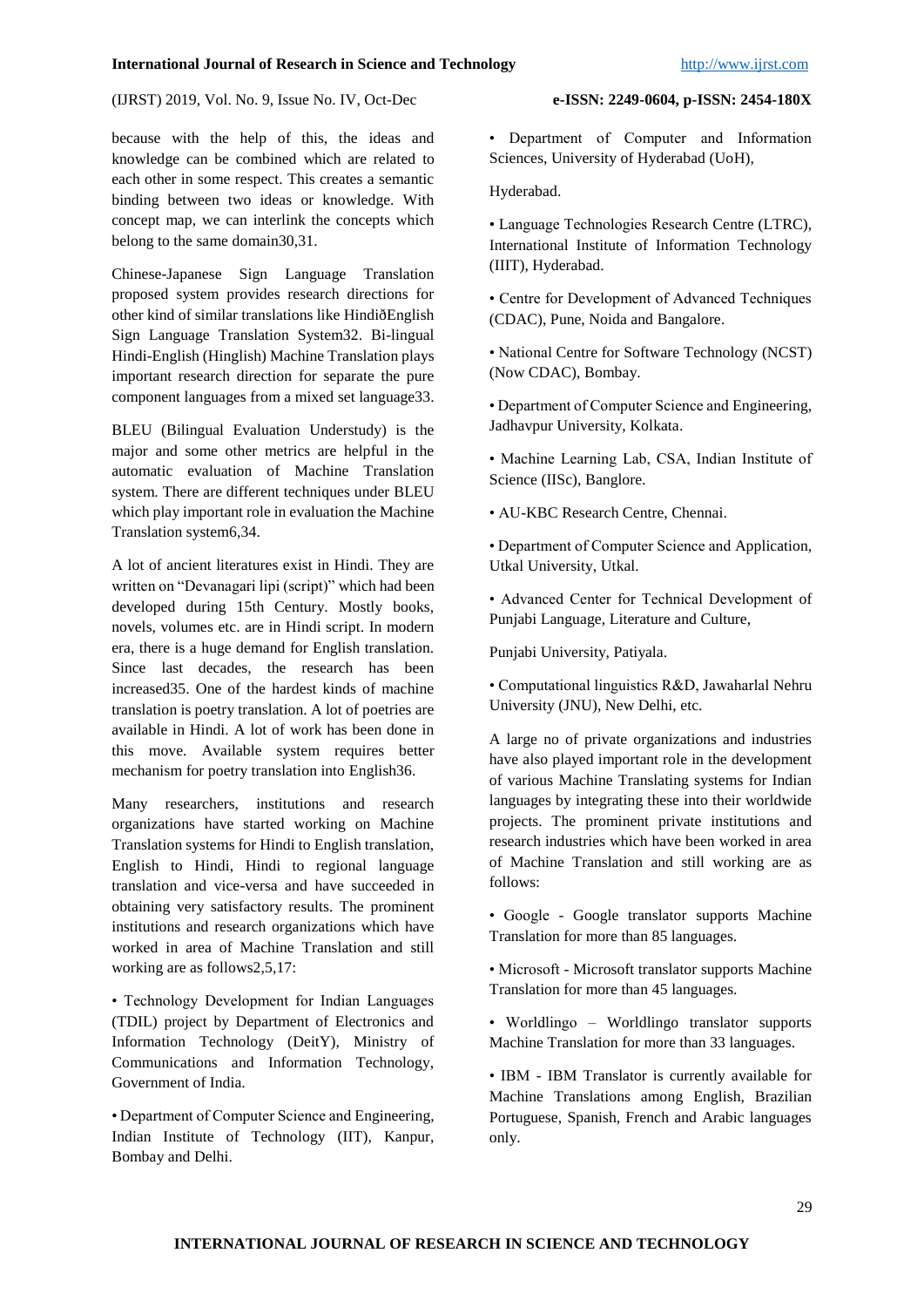# Besides, these Government and Private organizations, there are a number of other organizations who have worked in Machine Translation and still working. Some of them are the funded projects also.

# **2. POSSIBLE APPROACH**

Ambiguities and Translation Divergences (TD) are very challenging issues for any machine translation system. Here, we are trying to propose a possible approach which may resolve these issues and provide precise and quality translation. Our approach for Hindi ó English Machine

Translation will be constituting the following seven modules and their use with functionalities shown in system architecture Figure 4. The modules are:

- a. Source Language (SL): Hindi
- b. Target Language (TL): English

c. Stages for Natural Language Processing and ambiguities:

• Morphology (Word forms based processing)

• Lexicon (Words Storage and their associated knowledge)

- Parsing (Structure and/or syntax based processing)
- Semantics (Meaning based processing)
- Pragmatics (Human intention and model based

# **3. SYSTEM ARCHITECTURE**

The system architecture of a possible approach with seven modules and their functionalities in Hindi ó English Machine Translation has been shown in Figure 4. This is proposed possible approach and in the near future, it can be further modified if needs or requirement changes.

processing)

- Discourse (Connected text based processing) 4,7
- d. Machine Translation (MT) Methods/Models:
- Direct MT
- Rule(Transfer & Interlingua)-based MT
- Corpus(Example & Statistical)-based MT
- Hybrid MT25
- e. Word-Sense Disambiguation (WSD) approaches:
- Dictionary and Knowledge-based WSD
- Supervised WSD
- Semi/Minimally-Supervised WSD
- Unsupervised WSD
- Hybrid WSD7
- f. Concept-Map Construction for
- Source Language (SL)
- Target Language (TL) 30,31
- g. WordNets
- WordNet
- HindiWordNet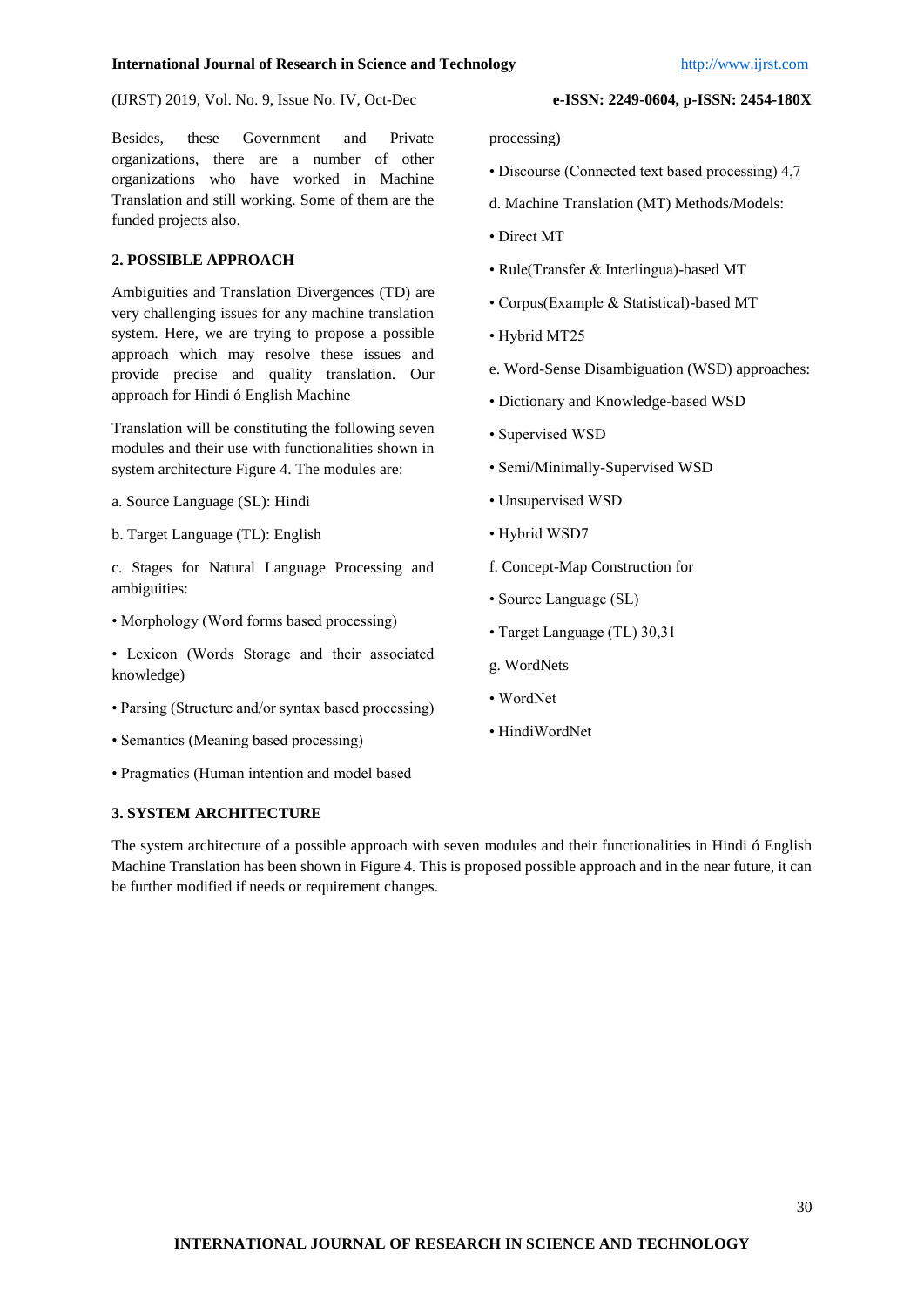



**Figure 4.** System Architecture for Functionality of Hindi ó English Machine Translation37.